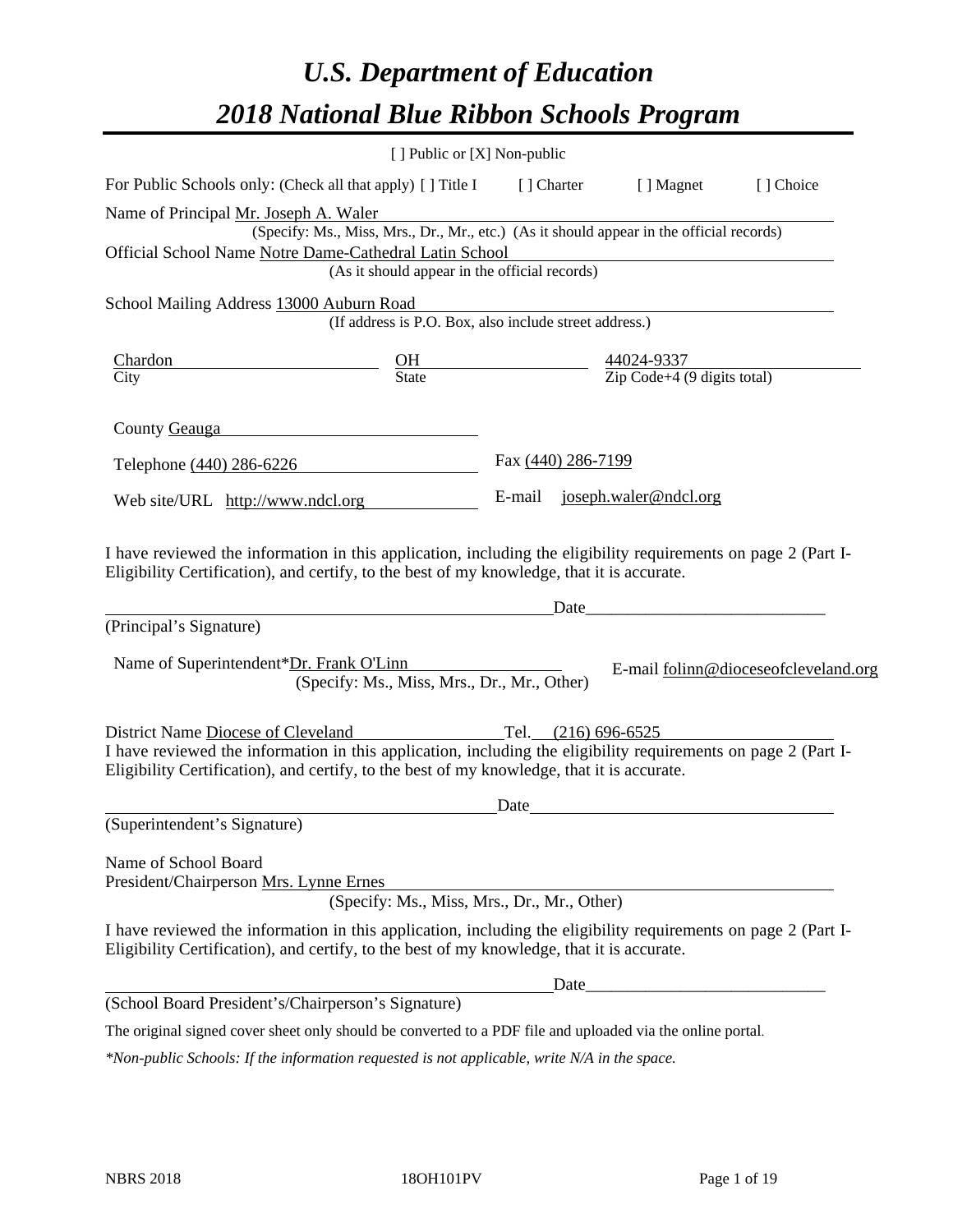- 1. The signatures on the first page of this application (cover page) certify that each of the statements below, concerning the school's eligibility and compliance with U.S. Department of Education and National Blue Ribbon Schools requirements, are true and correct. The school configuration includes one or more of grades K-12. (Schools on the same campus with one principal, even a K-12 school, must apply as an entire school.)
- 2. All nominated public schools must meet the state's performance targets in reading (or English language arts) and mathematics and other academic indicators (i.e., attendance rate and graduation rate), for the all students group and all subgroups, including having participation rates of at least 95 percent using the most recent accountability results available for nomination.
- 3. To meet final eligibility, all nominated public schools must be certified by states prior to September 2018 in order to meet all eligibility requirements. Any status appeals must be resolved at least two weeks before the awards ceremony for the school to receive the award.
- 4. If the school includes grades 7 or higher, the school must have foreign language as a part of its curriculum.
- 5. The school has been in existence for five full years, that is, from at least September 2012 and each tested grade must have been part of the school for the past three years.
- 6. The nominated school has not received the National Blue Ribbon Schools award in the past five years: 2013, 2014, 2015, 2016, or 2017.
- 7. The nominated school has no history of testing irregularities, nor have charges of irregularities been brought against the school at the time of nomination. The U.S. Department of Education reserves the right to disqualify a school's application and/or rescind a school's award if irregularities are later discovered and proven by the state.
- 8. The nominated school has not been identified by the state as "persistently dangerous" within the last two years.
- 9. The nominated school or district is not refusing Office of Civil Rights (OCR) access to information necessary to investigate a civil rights complaint or to conduct a district-wide compliance review.
- 10. The OCR has not issued a violation letter of findings to the school district concluding that the nominated school or the district as a whole has violated one or more of the civil rights statutes. A violation letter of findings will not be considered outstanding if OCR has accepted a corrective action plan from the district to remedy the violation.
- 11. The U.S. Department of Justice does not have a pending suit alleging that the nominated school or the school district as a whole has violated one or more of the civil rights statutes or the Constitution's equal protection clause.
- 12. There are no findings of violations of the Individuals with Disabilities Education Act in a U.S. Department of Education monitoring report that apply to the school or school district in question; or if there are such findings, the state or district has corrected, or agreed to correct, the findings.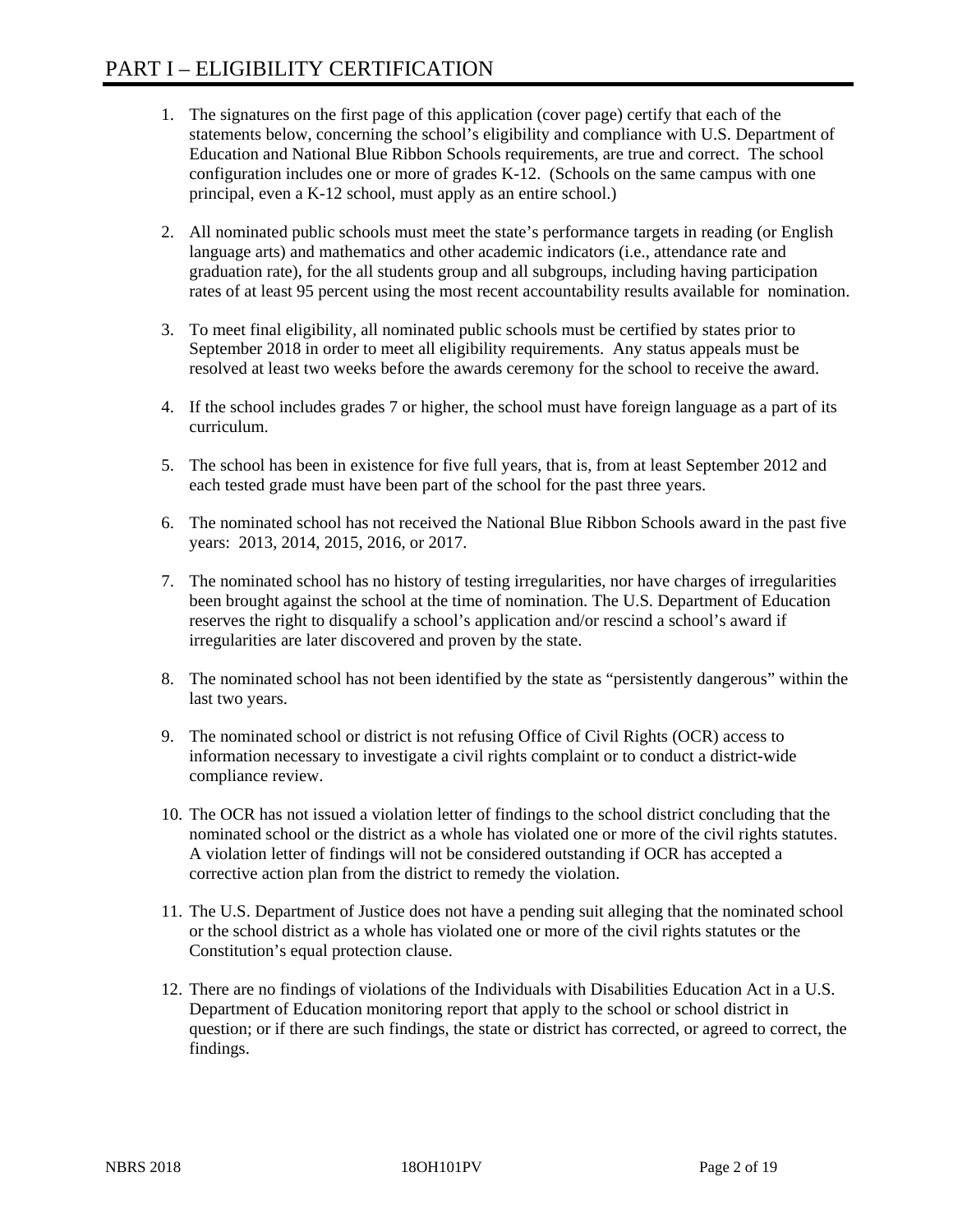## PART II - DEMOGRAPHIC DATA

#### **Data should be provided for the most recent school year (2017-2018) unless otherwise stated.**

**DISTRICT** (Question 1 is not applicable to non-public schools)

| Τ. | Number of schools in the district<br>(per district designation): | 0 Elementary schools (includes K-8)<br>0 Middle/Junior high schools |  |
|----|------------------------------------------------------------------|---------------------------------------------------------------------|--|
|    |                                                                  | 0 High schools                                                      |  |
|    |                                                                  | $0 K-12$ schools                                                    |  |

0 TOTAL

**SCHOOL** (To be completed by all schools)

2. Category that best describes the area where the school is located:

[] Urban or large central city [ ] Suburban [X] Rural or small city/town

3. Number of students as of October 1, 2017 enrolled at each grade level or its equivalent in applying school:

| Grade                           | # of         | # of Females | <b>Grade Total</b> |
|---------------------------------|--------------|--------------|--------------------|
|                                 | <b>Males</b> |              |                    |
| <b>PreK</b>                     | 0            | $\theta$     | 0                  |
| $\mathbf K$                     | 0            | 0            | 0                  |
| $\mathbf{1}$                    | 0            | 0            | 0                  |
| 2                               | 0            | 0            | 0                  |
| 3                               | 0            | 0            | 0                  |
| 4                               | 0            | $\Omega$     | 0                  |
| 5                               | 0            | 0            | 0                  |
| 6                               | 0            | 0            | 0                  |
| 7                               | 0            | 0            | 0                  |
| 8                               | 0            | 0            | 0                  |
| 9                               | 86           | 83           | 169                |
| 10                              | 88           | 106          | 194                |
| 11                              | 74           | 88           | 162                |
| 12 or higher                    | 79           | 82           | 161                |
| <b>Total</b><br><b>Students</b> | 327          | 359          | 686                |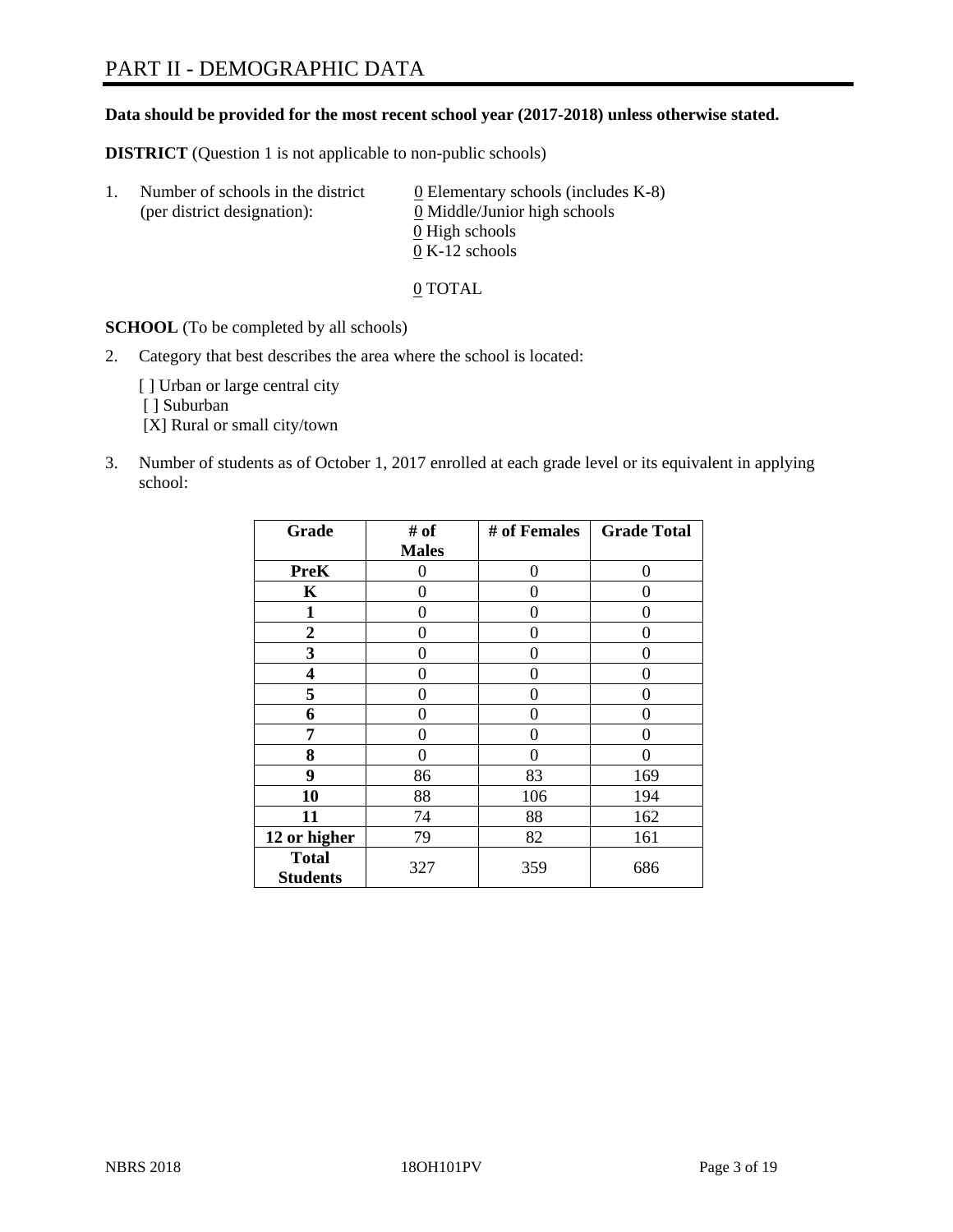4. Racial/ethnic composition of  $\qquad 0\%$  American Indian or Alaska Native the school: 3 % Asian

 % Black or African American % Hispanic or Latino % Native Hawaiian or Other Pacific Islander 92 % White % Two or more races **100 % Total**

(Only these seven standard categories should be used to report the racial/ethnic composition of your school. The Final Guidance on Maintaining, Collecting, and Reporting Racial and Ethnic Data to the U.S. Department of Education published in the October 19, 2007 *Federal Register* provides definitions for each of the seven categories.)

5. Student turnover, or mobility rate, during the  $2016 - 2017$  school year:  $1\%$ 

If the mobility rate is above 15%, please explain.

This rate should be calculated using the grid below. The answer to (6) is the mobility rate.

| <b>Steps For Determining Mobility Rate</b>         | Answer |
|----------------------------------------------------|--------|
| $(1)$ Number of students who transferred to        |        |
| the school after October 1, 2016 until the         | 2      |
| end of the 2016-2017 school year                   |        |
| (2) Number of students who transferred             |        |
| <i>from</i> the school after October 1, 2016 until | 8      |
| the end of the 2016-2017 school year               |        |
| (3) Total of all transferred students [sum of      | 10     |
| rows $(1)$ and $(2)$ ]                             |        |
| (4) Total number of students in the school as      |        |
| of October $1,2016$                                | 691    |
| (5) Total transferred students in row (3)          |        |
| divided by total students in row (4)               | 0.01   |
| $(6)$ Amount in row $(5)$ multiplied by 100        |        |

6. Specify each non-English language represented in the school (separate languages by commas):

| English Language Learners (ELL) in the school:   | $0\%$<br>0 Total number ELL |
|--------------------------------------------------|-----------------------------|
| Students eligible for free/reduced-priced meals: | 4 %                         |
| Total number students who qualify:               | 26                          |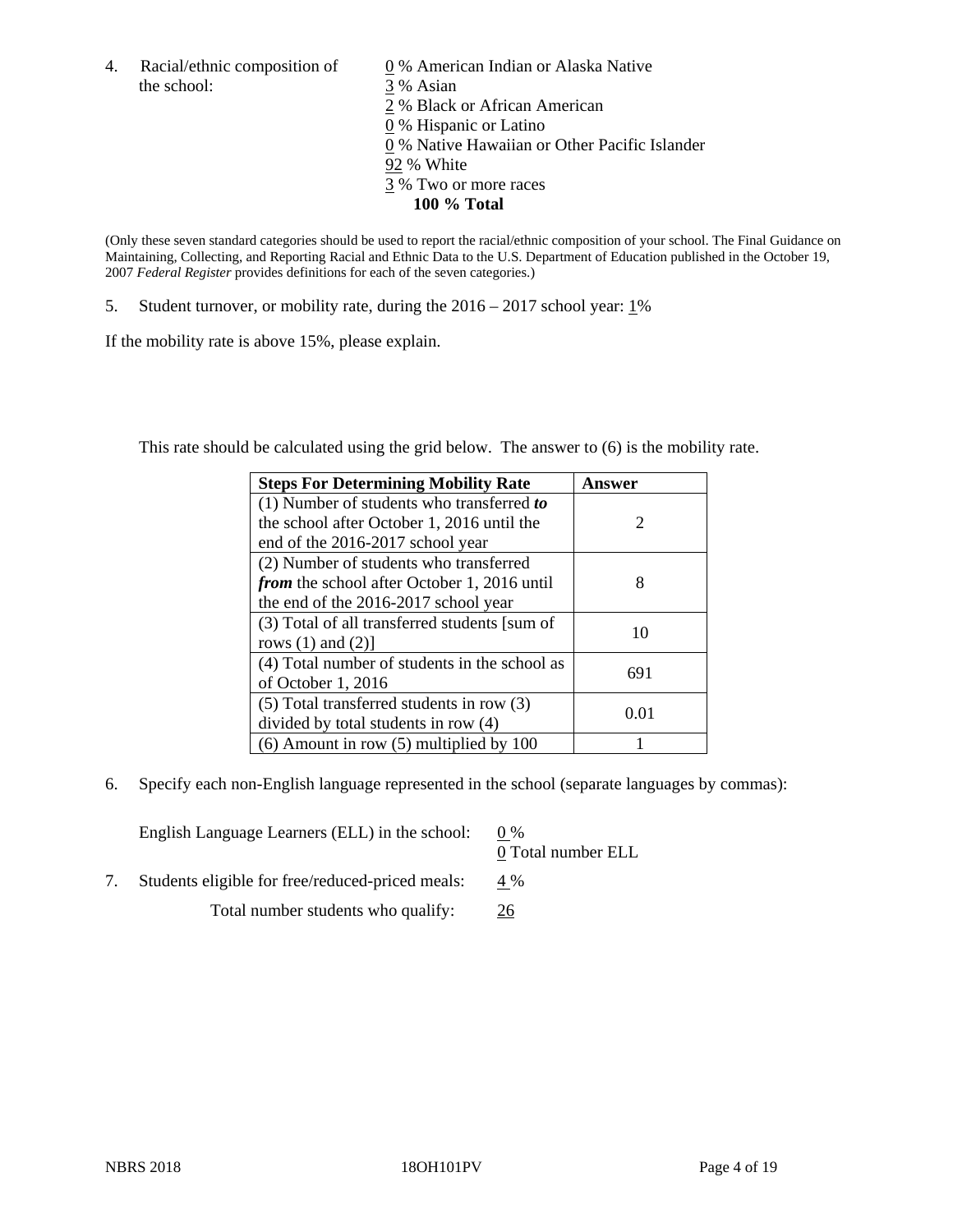15 Total number of students served

Indicate below the number of students with disabilities according to conditions designated in the Individuals with Disabilities Education Act. Do not add additional conditions. It is possible that students may be classified in more than one condition.

| 2 Autism                  | $\underline{0}$ Multiple Disabilities   |
|---------------------------|-----------------------------------------|
| 0 Deafness                | 0 Orthopedic Impairment                 |
| 0 Deaf-Blindness          | 4 Other Health Impaired                 |
| 0 Developmentally Delayed | 9 Specific Learning Disability          |
| 0 Emotional Disturbance   | 0 Speech or Language Impairment         |
| $0$ Hearing Impairment    | 0 Traumatic Brain Injury                |
| 0 Intellectual Disability | 0 Visual Impairment Including Blindness |

- 9. Number of years the principal has been in her/his position at this school: 12
- 10. Use Full-Time Equivalents (FTEs), rounded to nearest whole numeral, to indicate the number of school staff in each of the categories below:

|                                                                                                                                                                                                                                | <b>Number of Staff</b> |
|--------------------------------------------------------------------------------------------------------------------------------------------------------------------------------------------------------------------------------|------------------------|
| Administrators                                                                                                                                                                                                                 | 5                      |
| Classroom teachers including those<br>teaching high school specialty                                                                                                                                                           |                        |
| subjects, e.g., third grade teacher,                                                                                                                                                                                           | 44                     |
| history teacher, algebra teacher.                                                                                                                                                                                              |                        |
| Resource teachers/specialists/coaches<br>e.g., reading specialist, science coach,<br>special education teacher, technology<br>specialist, art teacher, etc.                                                                    |                        |
| Paraprofessionals under the<br>supervision of a professional<br>supporting single, group, or classroom<br>students.                                                                                                            | $\Omega$               |
| Student support personnel<br>e.g., guidance counselors, behavior<br>interventionists, mental/physical<br>health service providers,<br>psychologists, family engagement<br>liaisons, career/college attainment<br>coaches, etc. | 6                      |

11. Average student-classroom teacher ratio, that is, the number of students in the school divided by the FTE of classroom teachers, e.g.,  $22:1$  16:1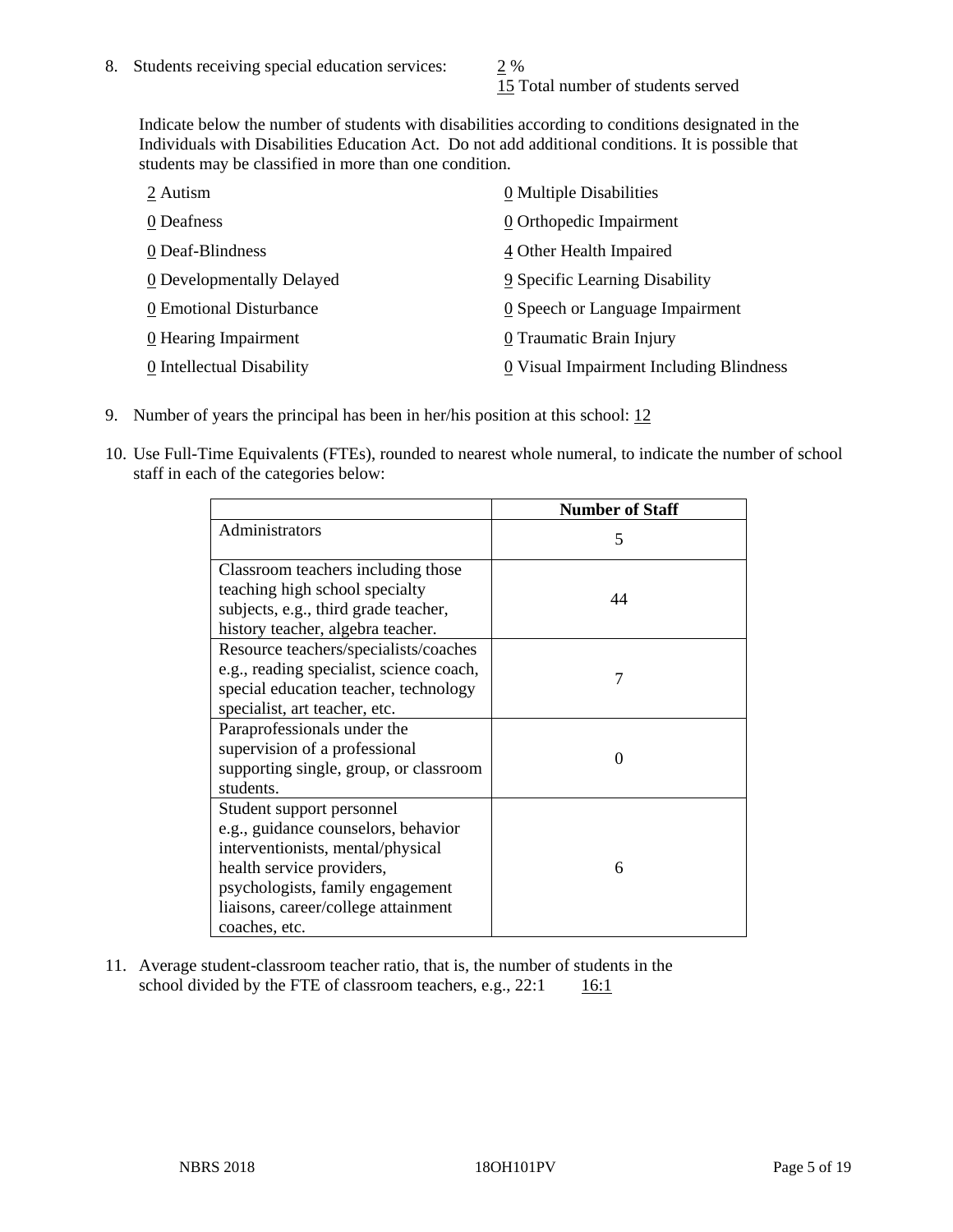12. Show daily student attendance rates. Only high schools need to supply yearly graduation rates.

| <b>Required Information</b> | 2016-2017 | 2015-2016 | 2014-2015 | 2013-2012 | 2012-2013 |
|-----------------------------|-----------|-----------|-----------|-----------|-----------|
| Daily student attendance    | 97%       | 97%       | 97%       | 97%       | 97%       |
| High school graduation rate | .00%      | 100%      | 00%       | 100%      | 00%       |

#### 13. **For high schools only, that is, schools ending in grade 12 or higher.**

Show percentages to indicate the post-secondary status of students who graduated in Spring 2017.

| <b>Post-Secondary Status</b>                  |                |
|-----------------------------------------------|----------------|
| Graduating class size                         | 161            |
| Enrolled in a 4-year college or university    | 95%            |
| Enrolled in a community college               | 5%             |
| Enrolled in career/technical training program | 0%             |
| Found employment                              | 0%             |
| Joined the military or other public service   | 0%             |
| Other                                         | $\frac{10}{6}$ |

14. Indicate whether your school has previously received a National Blue Ribbon Schools award. Yes No X

If yes, select the year in which your school received the award.

15. In a couple of sentences, provide the school's mission or vision statement.

Like Mary, who gave Christ to the world, Notre Dame-Cathedral Latin School educates leaders who transform the world, as Jesus did, by living the truth in love.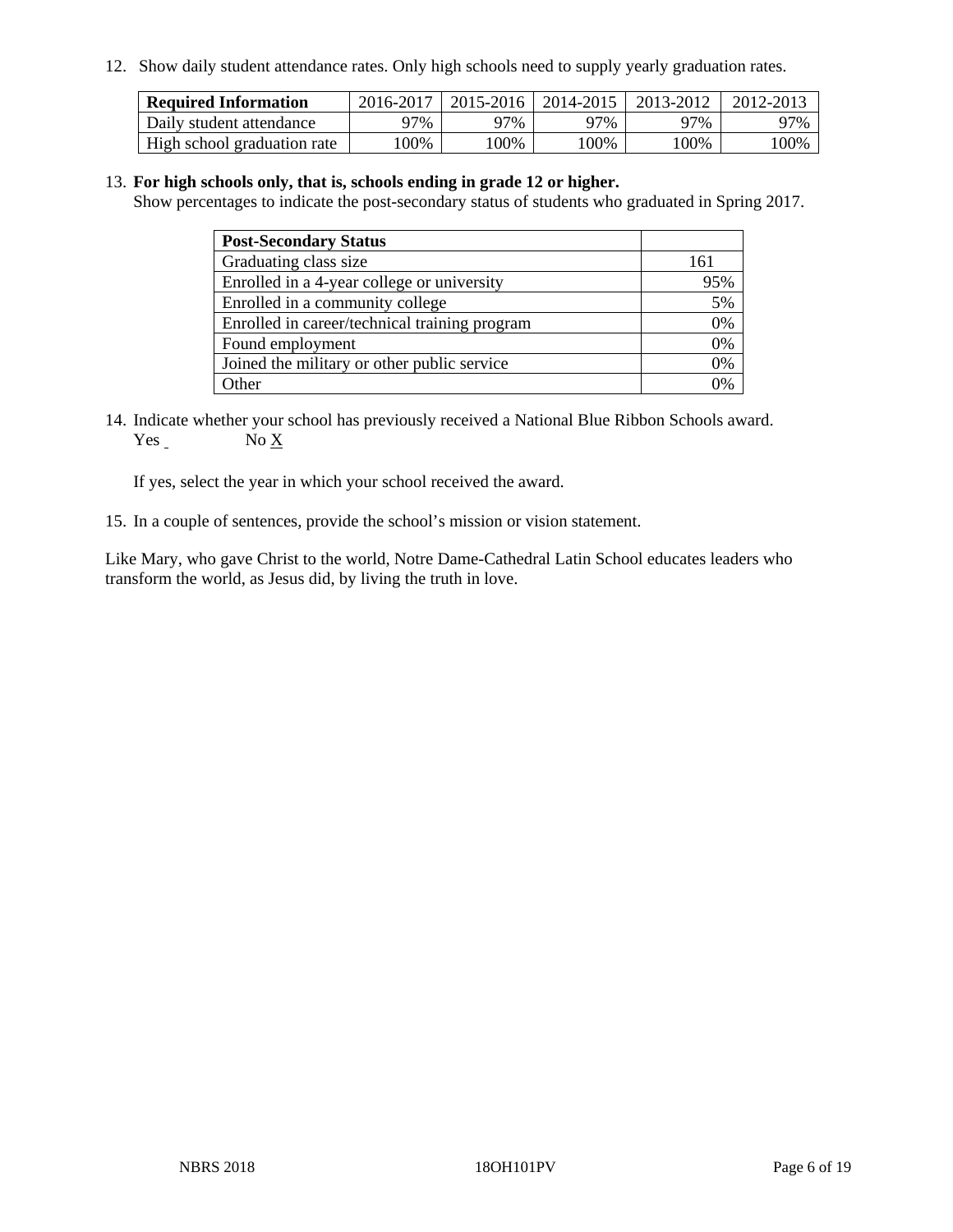# PART III – SUMMARY

"I am surrounded by professionals who care to make the school a better place and students better people." —Teacher comment from Workplace Dynamics engagement survey

Notre Dame-Cathedral Latin (NDCL) is a college-preparatory school that educates 686 young women and men to be leaders who transform the world. Sponsored by the Sisters of Notre Dame, NDCL draws students from more than 40 schools in six counties. Students generally come from middle-class families, with 51% receiving tuition assistance.

NDCL traces its history to the founding of all-girls Notre Dame Academy in Cleveland in 1878. The academy educated generations of women in its original location until 1963, when it moved to rural Munson Township, about 30 miles east of Cleveland. In 1988, the academy affiliated with the alumni association of Cathedral Latin School, an all-boys school that closed in 1979. This affiliation resurrected the legacy of Cathedral Latin and united it with the educational tradition of Notre Dame Academy to form Notre Dame-Cathedral Latin School.

The school's educational program reflects and advances its five core values: justice, respect, integrity, community, and excellence. These values are more than lofty words that appear on promotional publications and websites. As a practical way to live out these values, NDCL works hard so that every student will "Belong, Believe, and Become." Given its many feeder schools, NDCL intentionally focuses on building a school community where every student belongs. A student-led new student transition program connects newcomers with peers, who introduce them to school culture and accompany them in planned activities throughout the year. Other community-building initiatives include spiritual and service retreats sponsored by Campus Ministry and individual and group guidance activities offered by the Counseling Department. Students also have access to a 24/7 helpline that enables them to get nearly immediate assistance for simple questions ("What's tomorrow's special schedule?") and serious concerns ("I'm worried about a friend who seems depressed"). The principal even personally delivers birthday cards to every student and staff member. These relational approaches foster a community characterized by caring and collaboration, not coercion and compliance. The sense of belonging encourages engagement, commitment, and achievement: More than 75% of students participate in 74 organizations and teams, the retention rate is 97%, and student academic performance is at its highest level in school history.

The core values of integrity and respect shape relationships with students and staff. The school community begins with the fundamental belief that students and staff are good and desire to do good. Policies and procedures focus on bringing out the best in everyone, not merely controlling the worst someone might do. This approach reflects NDCL's mission to educate leaders. A fundamental quality of a good leader is the skill to make good decisions. NDCL empowers students to participate in many decisions affecting school life, including choosing how they use their daily unscheduled time; initiating and leading food, clothing, and fundraising drives for local agencies; and shaping and celebrating community by directing—with almost no adult direction—a live, school-wide daily TV broadcast. In the classroom and beyond, adults strategically step aside so that students grow more confident in their own leadership abilities. This belief in the capability of students leads administrators and teachers to seek student input through focus groups, electronic surveys, and a sincere open-door policy. Teachers developed the "Factors Influencing Learning Survey" that they administer each semester to gather student feedback on instructional strategies and practices that help and hinder learning.

The entire educational program challenges and supports students to pursue excellence and promote justice as they become the women and men God calls them to be. A rigorous college-preparatory curriculum features 124 courses, including nine dual-credit college courses. Through a highly developed network of professional learning communities, teachers collaborate to design, implement, and assess teaching and learning. The Academic Success Center provides all students with daily access to academic coaches who provide support in nearly every content area.

To be true to the school's mission, NDCL's pursuit of excellence and transformational leadership must have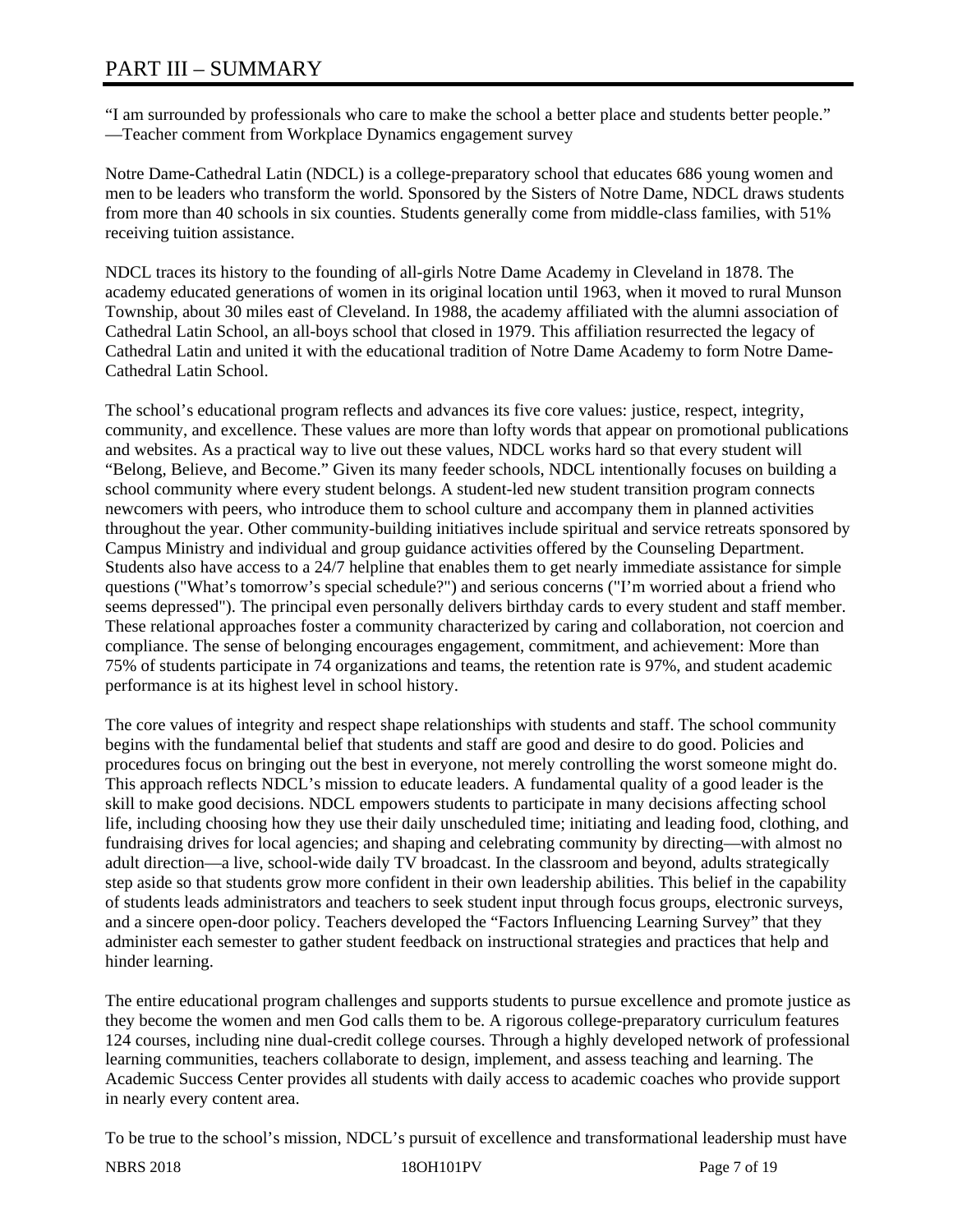an impact beyond the school's rather isolated rural campus. NDCL intentionally engages students in creating a more just world. The aim is not simply counting volunteer hours but building meaningful relationships over time. Every student meets one-on-one with the campus ministers to develop a personal service impact plan that aligns the student's talents and interests with the common good. Students have tutored refugees from Myanmar; prepared and shared meals at hunger centers, Ronald McDonald House, and a local hospice; worked side-by-side with residents to rehabilitate homes locally and in rural West Virginia; shared activities with the elderly in a healthcare facility; led a summer camp for Native Americans in North Dakota; and assisted developmentally disabled orphans in Jamaica. Through relationships like these, NDCL realizes its mission "to educate leaders who transform the world as Jesus did."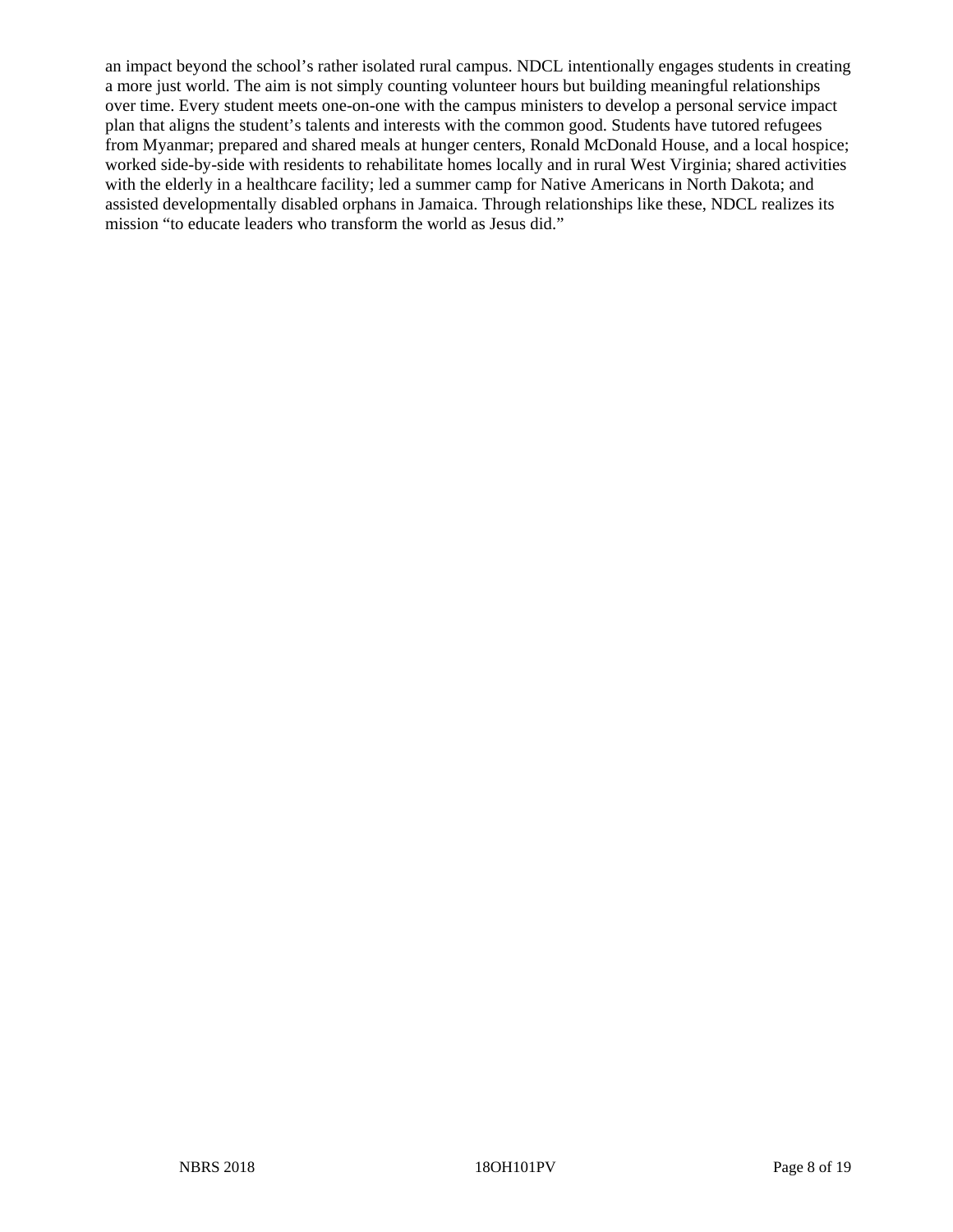#### **1. Core Curriculum:**

Notre Dame-Cathedral Latin offers a college-preparatory curriculum for all students that requires a minimum of 26 credits distributed as follows: four units of English, Theology, and Mathematics; three units of Social Studies and Science; two units of the same world language; one credit in Fine Arts and Technology; one-half credit in Speech, Health, and Physical Education; and two and one-half credits in electives.

The curriculum is a living blueprint for teaching and learning, not some file sitting on a shelf or hidden on a computer disk. Working in academic departments and professional learning communities, teachers continually assess and revise the curriculum to enhance student learning.

The English Department offers a four-year sequence of courses designed to help students explore, refine, and express their thinking through reading and writing. Students learn to explain and analyze fiction and nonfiction texts thoroughly so that they can create and share meaning through effective research, frequent writing, authentic discussions, and original projects and presentations. The department's faculty includes a literacy specialist who facilitates teachers' acquisition and deployment of research-based literacy strategies, especially those related to college-ready reading and writing. The department sponsors a popular summer reading program that engages all students and staff. ACT scores in English and Reading are at all-time highs.

After years of lagging student performance on assessments such as the ACT, the Mathematics Department has transformed student achievement. Department members immersed themselves in performance data, state standards, ACT College Readiness Benchmarks, and other resources to review and refocus the curriculum. The department is no longer satisfied with students just "taking math." Instead, teachers challenge and support students to think mathematically. Teachers make extensive use of technology, especially in courses employing the flipped mastery approach. Recognizing that many students lack confidence with their mathematical ability, teachers consistently make themselves available for individual help before school, at lunchtime, and after school. Results include the highest ACT Math scores in school history and the firstplace award in this year's mathematics competition of the Cleveland Clinic's prestigious Expressions Program.

Science education engages and challenges students with an inquiry-based, problem-solving approach to natural phenomena. Because so many NDCL students intend to pursue medical, scientific, or engineering coursework in college, the department has adopted the interdisciplinary and applied learning principles of STEM education. Students learn practical ways of applying their scientific knowledge by participating in the Believe in Ohio STEM Commercialization Competition and by working with the Ohio Department of Natural Resources to maintain the Lake Erie shore. A medical doctor co-teaches and serves as a consultant to an innovative STEM Biomedical Studies course in which students analyze actual patient case studies to develop differential diagnoses. They present and defend their diagnoses to dozens of visiting medical professionals during each semester's Biomedical Symposium. Many students also elect popular courses in astronomy, forensics, and physics. The Science Department also boasts school-record ACT scores.

In their social studies courses, students learn the significant themes, patterns, persons, and events that have influenced and continue to shape history and government in this country and throughout the world. All students take World History, U. S. History, and U. S. Government, but many also choose electives such as Middle East Issues and East Asian Studies. Because social studies learning ought to model and foster active participation in the civic community, teachers use active learning strategies such as simulations, analysis of authentic documents, discussions, debates, and research to engage students with content. Students also participate in local government meetings and interact with elected officials. Local judges and attorneys work with NDCL's mock trial team, which this year represented the entire State of Ohio at the national championship. Teachers encourage students to exercise their rights as citizens by advocating for change through petition and lawful demonstration in Cleveland, Columbus, and Washington, DC.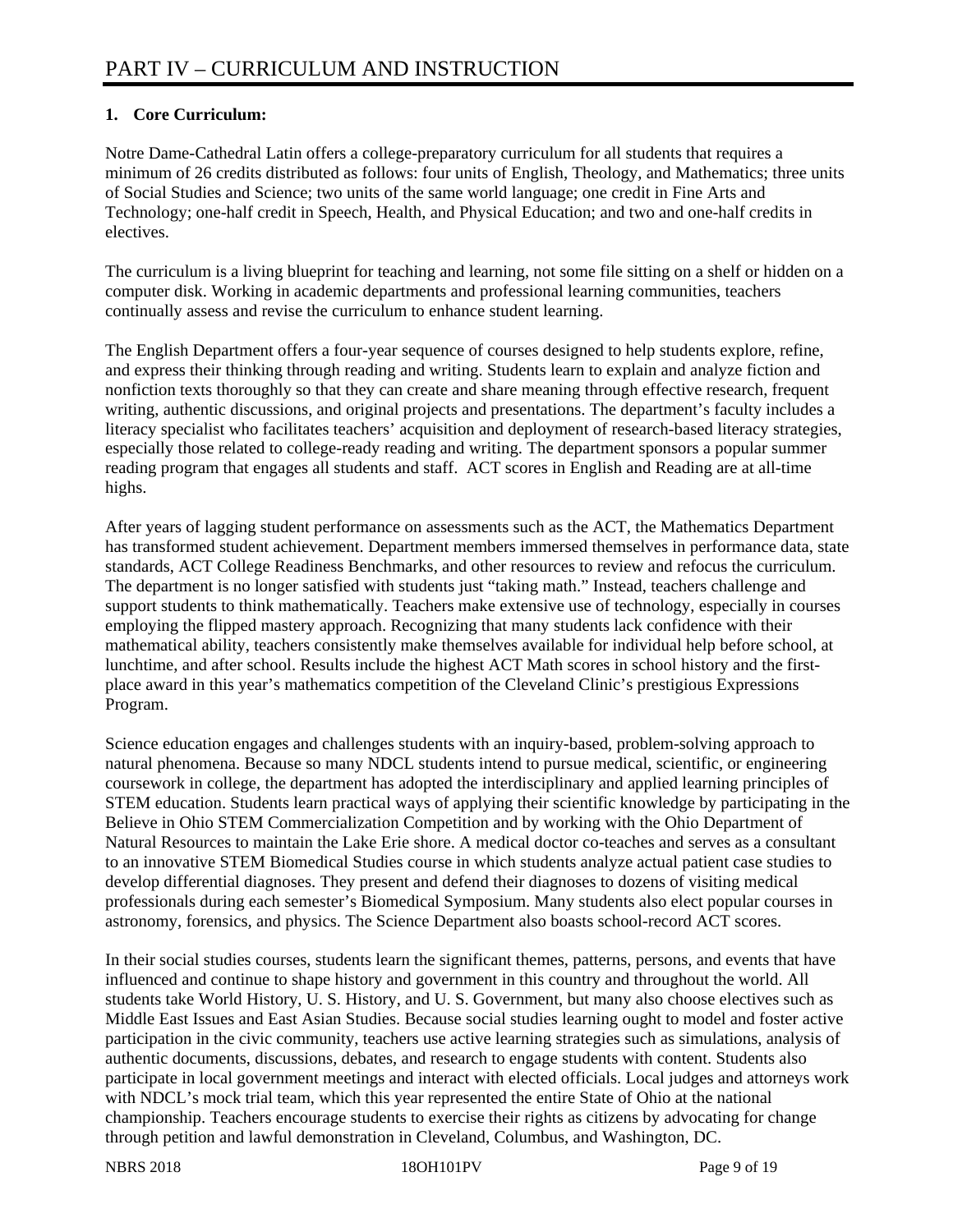The school also promotes civic engagement and service learning through personally developed service learning plans that challenge students to share their talents and explore their interests in ways that benefit the common good. These plans, which require a minimum of 20 hours of community engagement annually, emphasize working directly with others in need so that students grow in their appreciation of the complex rights and responsibilities involved in building a more just society. Students report on this learning through a reflection project.

#### **2. Other Curriculum Areas:**

Notre Dame-Cathedral Latin has a strong tradition of excellence in the visual and performing arts. While all students complete one credit in the arts, many choose additional credits from the department's 23 courses, including stage band, advanced music theory, theatre, three levels of ceramics, traditional and digital photography, and AP Studio Art. The department has successfully increased the number of students willing to discover their musical talent through a "gateway" course in ukulele. A separate building houses four art studios, gallery space, and faculty offices. Evidence of student achievement includes numerous awards in the Lake and Geauga County Regional Art Show, the Governor's Art Show, the Ovations Musical Awards Program, and the Cleveland Clinic's Expressions Program. Each year students receive lucrative scholarships from art schools across the country.

Although Ohio permits schools to waive the physical education requirement for students who participate in athletics and band, NDCL chooses to retain this important requirement as part of its systematic effort to promote student health and wellness. All students complete two courses in physical education and one course in health. Additionally, about 25% of students select nutrition, cooking, and healthy lifestyle electives offered by the Family and Consumer Science Department. The emphasis in all of these courses is lifetime health and fitness. A licensed health aide leads a new wellness program to educate students on a wide range of wellness topics, including nutrition, stress management, sleep habits, exercise, and injury prevention and rehabilitation.

Notre Dame-Cathedral Latin School is in compliance with the BRS program's foreign language requirements. All students must successfully complete two credits in one foreign language; 66% elect to take three or four credits. The curriculum includes a dual-credit course in advanced Spanish. The department seeks authentic ways for students to practice their language skills. Teachers and students visit local Spanishspeaking communities, participate in college language courses at Cleveland State University, and teach mini-lessons to elementary school students. Teachers use the American Council on the Teaching of Foreign Languages (ACTFL) Assessment of Performance Toward Proficiency to gauge students' fluency. Data from this assessment also enables teachers to adjust the curriculum and fine-tune instruction and interventions.

To help students master technology as a tool for work and learning, NDCL requires all students to complete one credit (two courses) in technology. Courses include Computer Programming with C++, Advanced Computer Programming with C++, 3D Animation, Digital Design, Multimedia, Creative Computer Art, and Digital Publishing. Rather than teaching technology in an isolated way disconnected from real life, teachers promote the direct, practical integration of technological knowledge and skill with students' lives, especially their academic work.

All students explore the beliefs, teaching, practices, and history of the Roman Catholic Church through four required courses in Theology. In the words of Pope Francis, these courses and the school's entire spiritual formation program seek to help students realize that "with Jesus, life becomes richer and that with him it is easier to find meaning in everything." Students actively explore how faith meaningfully relates to personal and global experiences and questions. In particular, they focus on the role of Catholic social teaching in creating a more just world by respecting and promoting the dignity of all persons.

The school's STEM focus includes a popular Engineering Principles course. Taught by an engineer-turnedteacher, this course challenges students to apply math and science skills and use creative thinking and problem-solving strategies to solve real world engineering-based problems. Students visit and consult with engineers in the field to experience how theory and classroom learning influences professional practice.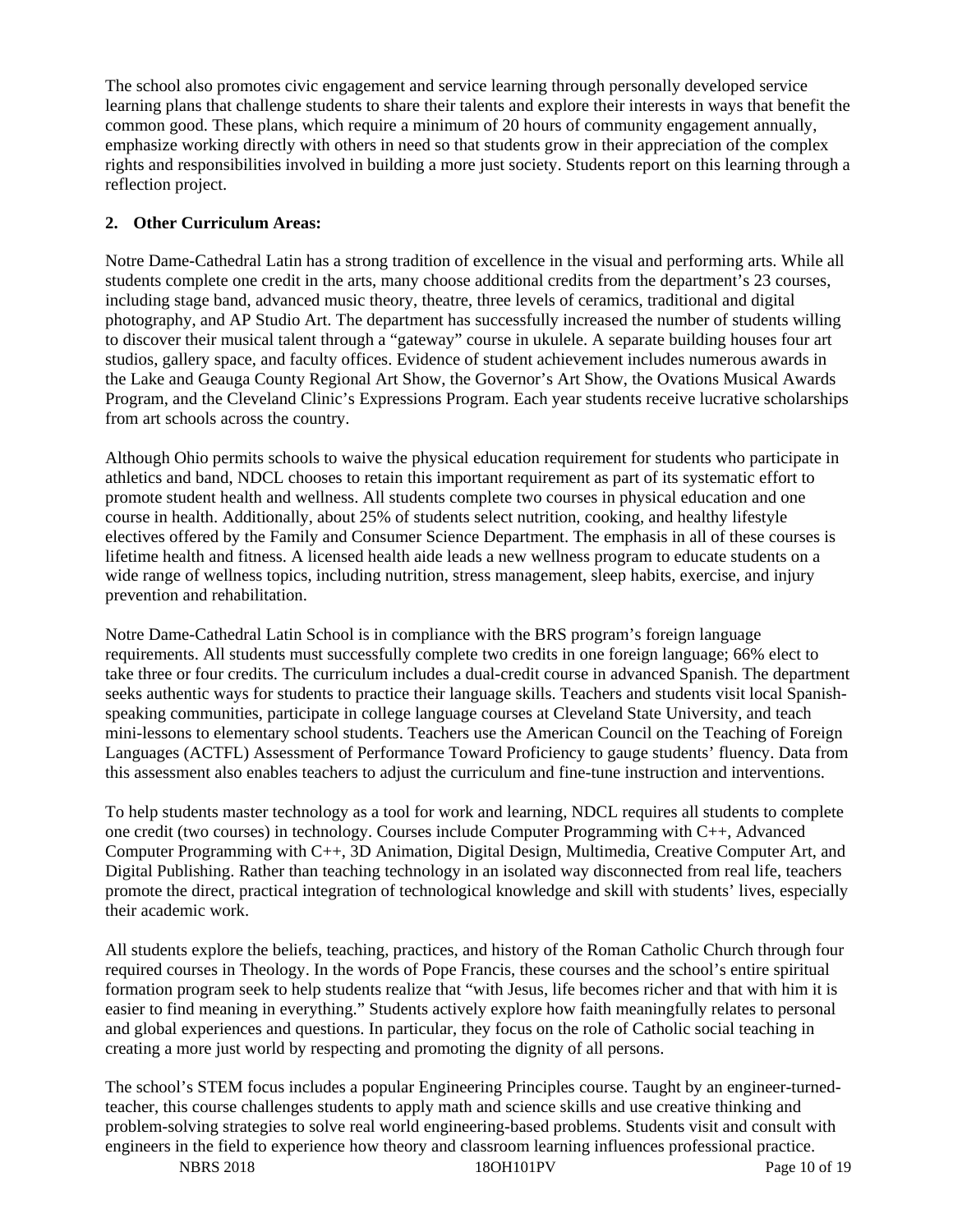Because many students aspire to business careers, NDCL offers courses in Accounting, Introduction to Business, and Business in the 21st Century. Business students apply their learning by helping to manage a school-based branch of the Cardinal Community Credit Union. They also participate in the Believe in Ohio STEM Entrepreneurship Program, sponsored by the Ohio Academy of Science. Students develop sophisticated business plans for products they create using STEM learning principles. Business professionals from the Believe in Ohio program regularly visit campus to provide guidance and constructive criticism in the planning process. Another group of about 50 professionals conduct mock job interviews and share their experience during the school's annual Career Week.

#### **3. Instructional Methods, Interventions, and Assessments:**

NDCL uses an alternating-day (A/B) block schedule. Each day includes four 80-minute classes. Students take four classes on one day and then take another four on the following day. This model is similar to the schedules students will experience in college. Indeed, alumni regularly comment that NDCL's alternatingday block schedule made their transition to college life much more successful.

The 80-minute block classes give teachers the opportunity to use a variety of active learning strategies every day. Indeed, an 80-minute lecture would be death-dealing for teacher and students! Instead, if a visitor were to walk down an NDCL corridor and peer into classrooms, he or she would observe students actively participating in Socratic seminars and discussions, working in pairs or small groups, practicing skills with immediate teacher feedback, researching using laptops or tablets, presenting information to their peers, silently reading and annotating texts, and completing formative assessments using mobile devices.

Three years ago the school adopted the Blackboard learning management system to consolidate and focus what had become a confusing and unwieldy hodge-podge of teacher websites and similar resources. Now all teachers and students use Blackboard as an everyday tool of teaching and learning. The system makes it possible for teachers to share engaging content, to provide real-time formative assessment of learning, and to design learning experiences that encourage students to collaborate with each other. The system provides the platform for blended learning in all academic disciplines. As an added benefit, the Blackboard system provides students with exactly the same type of online learning experiences they will encounter as university students.

The school employs a well-developed response-to-intervention (RTI) model to improve the knowledge and skills of students with documented learning needs and those who fall behind expected levels of progress. Two licensed intervention specialists work directly with students and teachers to differentiate learning to meet student needs. About 20 students meet with an intervention specialist as part of their course schedule. Another 60 students receive regular but less formal support from academic coaches.

Honors, Advanced Placement, and dual-credit courses provide appropriate challenges for students who excel academically. The school also uses a flexible-credit option to enable students to design their own learning plans for academic credit. For example, a student who serves as the statistician for the Athletic Program designed a sophisticated plan to guide and demonstrate his statistical knowledge and skills.

Six academic coaches—all highly qualified and successful retired educators—are available in the Academic Success Center during the school day as well as before and after school to assist all students. The center, which is modeled after similar programs in colleges and universities, seeks to support and enhance the learning of all students, not only those with academic difficulties. A visitor to the center would see the academic coaches sitting side-by-side with students to review and provide feedback on writing assignments, practice math problem-solving skills, reinforce foreign language learning through writing and conversation, refine science lab reports, and more. Highly successful students and those who struggle take advantage of this important learning resource.

NBRS 2018 18OH101PV Page 11 of 19 Because first-year college students regularly cite time management as a critical challenge to their academic success and stress management, last year NDCL introduced the Enhanced Learning Block (ELB) option. Essentially, the ELB enables students to choose one unassigned 80-minute block in their eight-block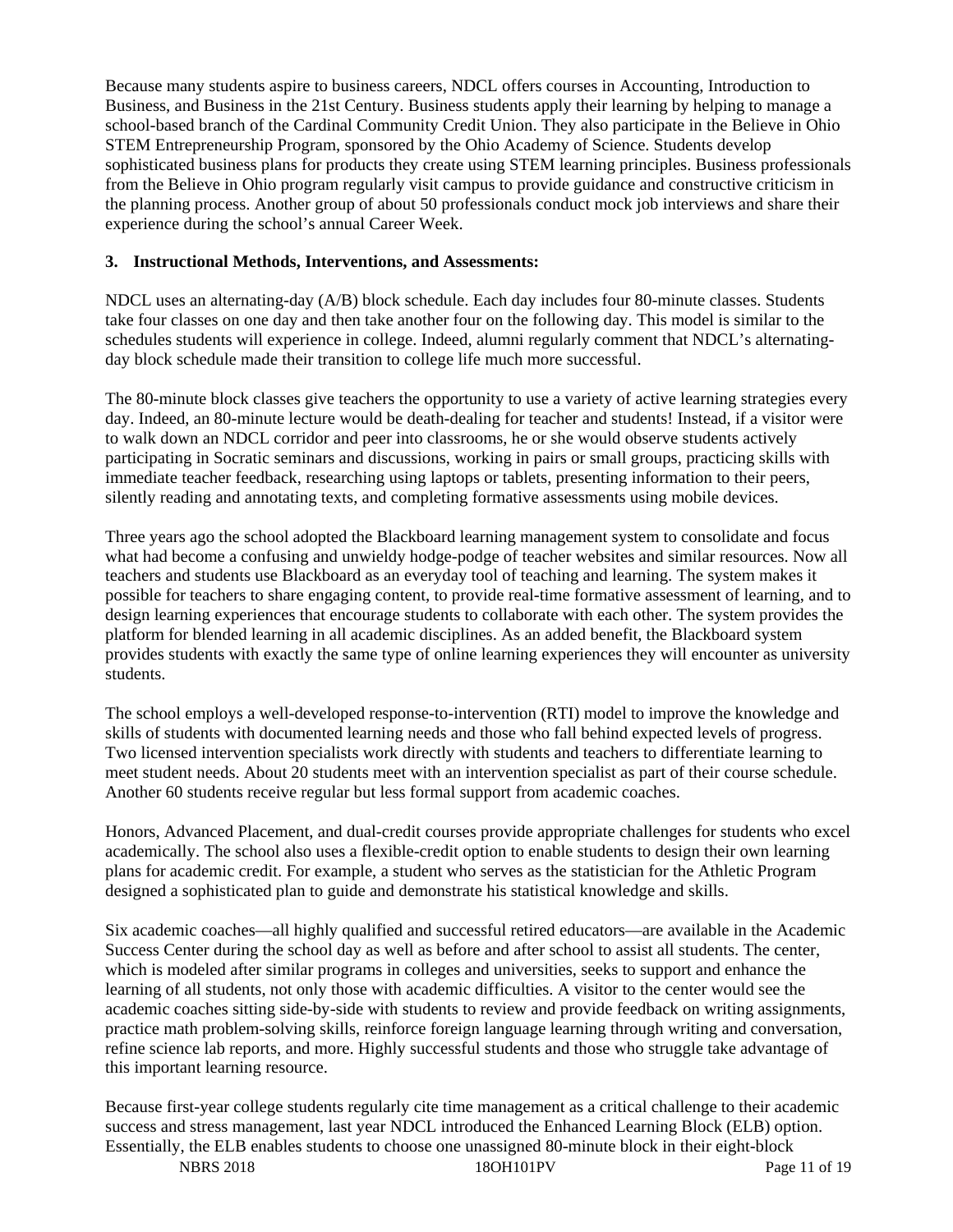schedules. With some initial adult guidance, students learn to make good choices about how and where they will use this personal time: to meet with an academic coach, to participate in wellness activities, to complete course assignments, to meet with school counselors, to visit the chapel, or to lend a hand to outreach activities sponsored by Campus Ministry.

Assessment is the critical driver of the ongoing improvement and success of the academic program. Teachers meet weekly in professional learning communities to skillfully use results of classroom-based assessments to monitor student progress and to modify instructional approaches. Blackboard and GradeCam provide easy access to this performance data so that teachers can devote their time to the implications of data, not simply gathering it. Teachers also rely on data gathered from these assessments administered to entire grade levels: Otis-Lennon School Ability Test (incoming students), the PSAT 8/9 (9th graders), Pre-ACT (10th graders), PSAT (11th graders), ACT, SAT, and AP (11th and 12th graders).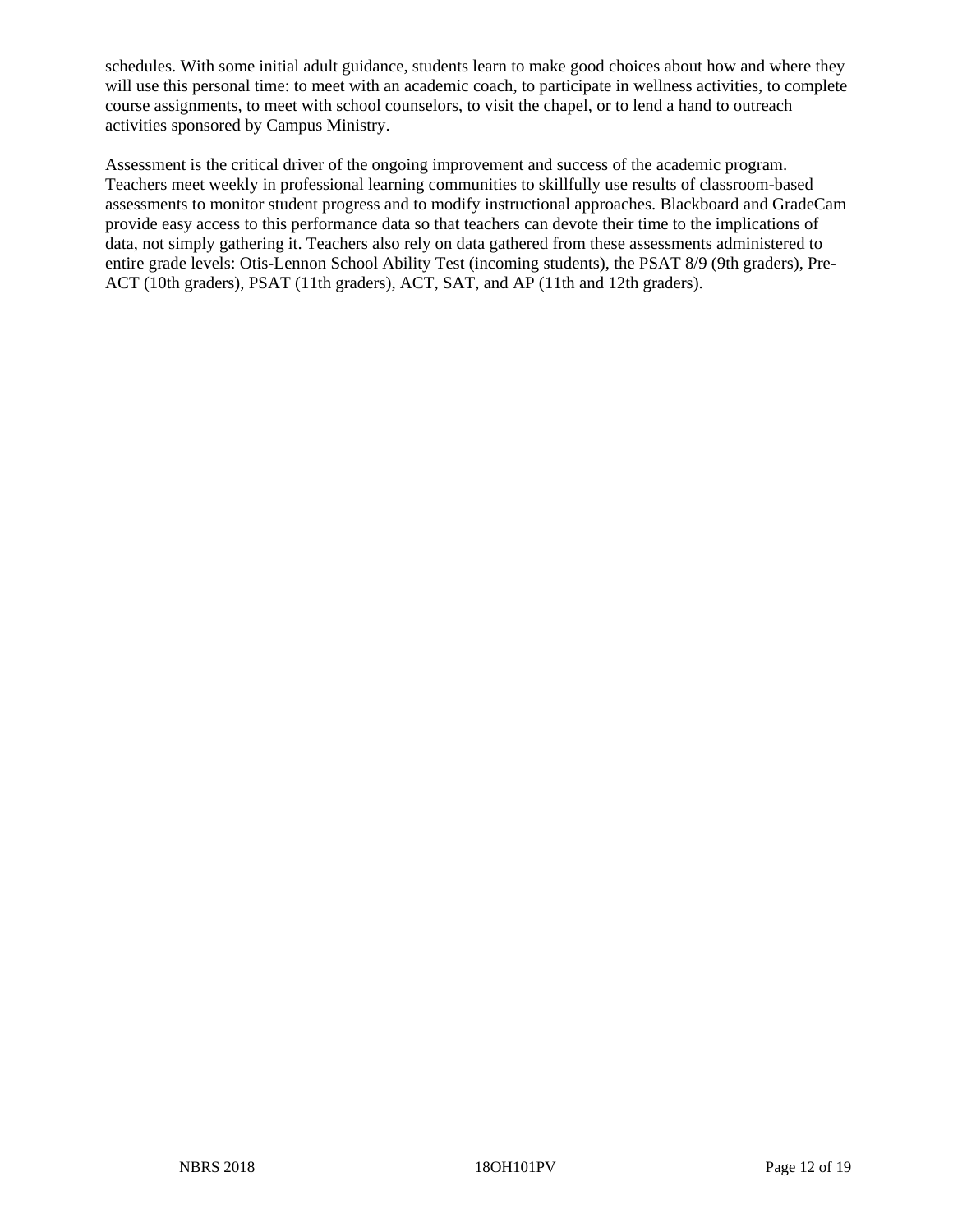#### **1. School Climate/Culture:**

NDCL leverages its optimal enrollment size to create a school climate of connection, challenge, and support that engages and motivates students. With 686 students, the school is large enough to offer 124 courses and 74 co-curricular activities but small enough so that every student is known and can find his or her own niche.

Students count on the school community to be interested in them and to care for them. Students share significant events in their lives through the "Powerhouse of Prayer." Whether it's worry about a grandparent in hospice or joy about the birth of a sibling, students ask the Principal to entrust these situations to the community's prayerful support. The Principal uses broadcast text messages and daily TV announcements to bring these needs to the community's attention. Students also use the "Concern Connection" website to anonymously alert administrators about peers who may be at risk.

This bedrock of concern provides a solid foundation to challenge students to stretch and grow. Teachers set challenging learning goals and build appropriate scaffolding to insure that these goals are attainable. The school schedule frees nearly all teachers from non-academic supervisions to make them available to help students before school, at lunchtime, and after school. The school continuously celebrates student achievement through displays, announcements, assemblies, and social media.

Teachers developed and follow consistent academic policies for calculating grades, determining grading categories, accepting late work, and granting extra credit. This consistency motivates students and supports teachers.

Because teachers are the essential element of NDCL's positive climate, the school values and supports them by encouraging and cultivating their leadership. Teachers have been leaders of every positive change in the educational program and policies for the past decade. Rather than concentrate school decisionmaking in the hands of administrators or only select educators, the school employs a very effective task force model to review school practices and climate, to research possible solutions and enhancements, and to develop implementation plans. All teachers are welcome and encouraged to participate in task forces.

These task forces focus on significant educational issues, not organizational minutia. Task forces have succeeded in creating a new daily schedule to maximize learning time and provide flexible learning options, developing a comprehensive teacher evaluation program, adopting a learning management system, and revamping the grading scale and academic policies. It would be unthinkable for any major change to occur at NDCL without teacher leadership.

#### **2. Engaging Families and Community:**

NDCL engages families and community through timely and effective two-way communication. The school takes advantage of multiple means to share student progress, school events and plans, and information about topics such as college admission and financial aid.

Parents and students access student grades online. More than 2,000 recipients receive a weekly enewsletter. Broadcast text and voice messages alert families to more urgent information. A quarterly magazine and regular news releases keep alumni and the public informed of the school's programs and progress.

But genuine communication involves more than just telling the school's story. NDCL engages in genuine dialogue a wide range of constituencies. Parents, of course, are key constituents. The school invites parent input through group meetings, surveys and polls, and one-on-one conversations. Online technology allows administrators to gather parental ideas and perceptions quickly. For example, the weekly e-newsletter always includes numerous links that enable parents to easily ask questions, offer perceptions, and seek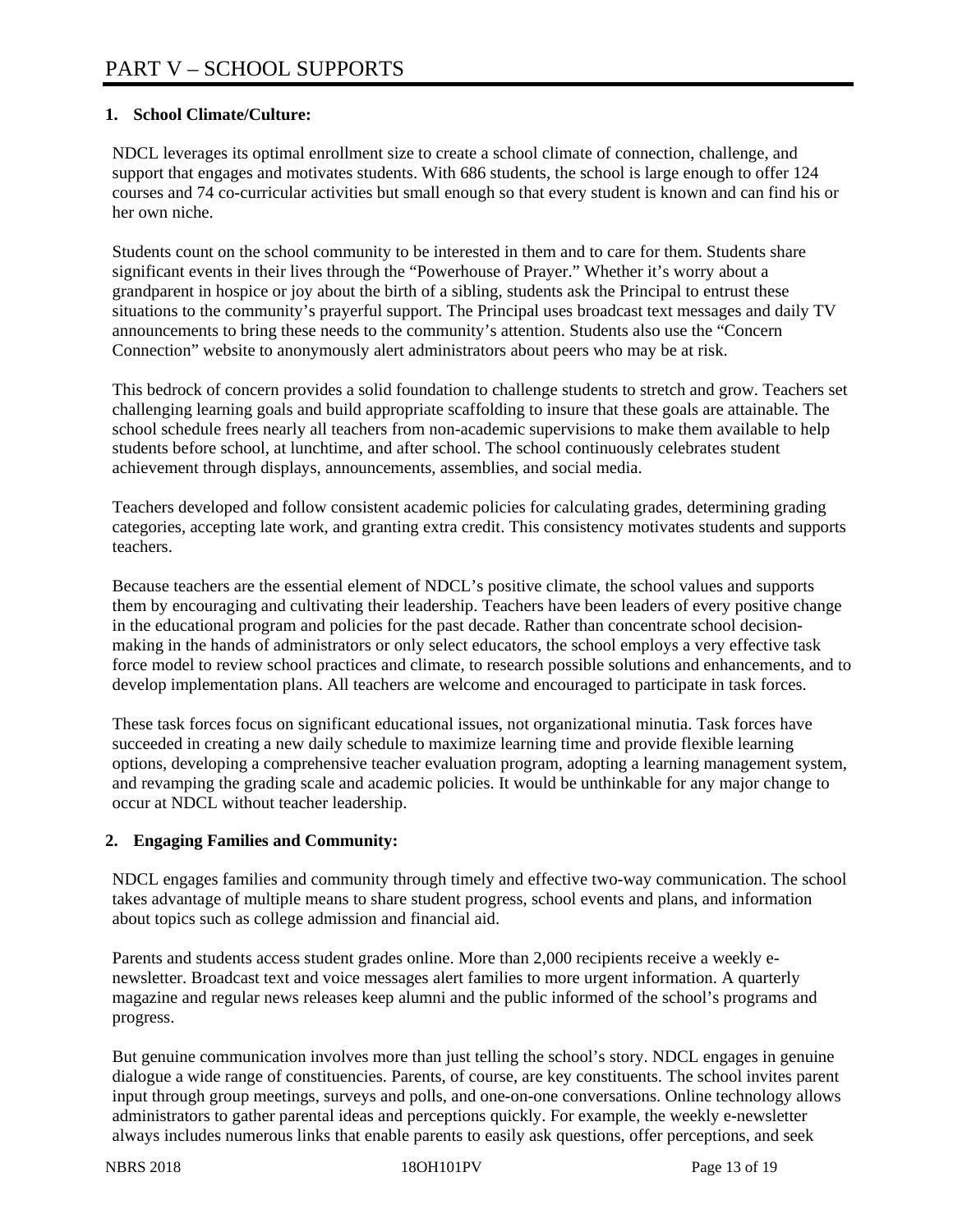additional information. The recent search for the school's next president relied on parent input collected through online surveys and town hall meetings. The school expects all staff to respond to parent inquiries within 24 hours.

The school eagerly seeks partnerships with civic organizations that provide authentic, real-world contexts for NDCL's educational program. Twenty-six NDCL students have been awarded prestigious internships from the Cleveland Clinic. In recognition of this achievement, the Clinic has named NDCL one of its "Banner Schools." Students have also secured internships with Geauga Growth Partnership and the American Society of Metals.

NDCL partners with 12-15 colleges and universities each August for "App Fest," an innovative program developed by the Counseling Department to give seniors a head start on the college admission process. Admission representatives meet with students individually and in small groups to share strategic information about the application process. They also conduct mock admissions interviews and provide candid, constructive feedback on students' application essays.

In 2015, the Ohio Board of Regents awarded NDCL a \$50,000 grant that enabled the school to include more than 500 teachers from 16 elementary schools in the Teachscape professional development program. The school also sponsors curriculum articulation meetings with middle school teachers to align academic expectations between middle school and high school.

In recent years the school has also built partnerships with a number of civic organizations, including Leadership Geauga County, Leadership Lake County, Cardinal Community Credit Union, Geauga Food Pantry, Rescue Village, and Refugee Response.

#### **3. Professional Development:**

NDCL has taken three very deliberate steps to promote personalized, job-embedded professional learning for teachers. First, the school added a full-time director of professional learning to work with a team of educators to collaboratively plan, deliver, and evaluate learning experiences for the faculty. The team frequently taps the expertise of colleagues within the building to share relevant educational research and to showcase instructional and assessment strategies. Second, the school adjusted its daily schedule and annual calendar to carve out common time for professional learning and collaboration. An additional six full days have been devoted to professional learning. Academic departments and professional learning communities are now able to meet at least weekly during the school day. Many choose to collaborate more often. And third, the school has greatly increased funding available for teachers' professional learning beyond the campus.

To encourage teachers to build their capacity with the Blackboard learning management system, members of the professional learning team designed the creative "Blackboard Black Belt" program. Modeled after the skill-progression tiers of karate, this program enables teachers to earn different belt colors as they advance from novice to master users. Sophisticated online training modules developed by the team conveniently allow teachers to choose when, where, and how quickly they learn the skills. Belt ceremonies have become a fun part of faculty meetings.

To provide financial assistance for teachers who seek graduate degrees, the school recently initiated the Graduate Education Assistance Program. This program pays the tuition for graduate degrees aligned with the school's priorities as expressed in the strategic plan, especially degrees that qualify teachers to teach dual-credit courses through Ohio's College Credit Plus Program. The school also funds workshops, conferences, and similar professional learning experiences. Whenever possible, the school prefers to send groups of teachers to conferences because of the synergy created by sharing learning experiences. For example, three years ago 15 teachers attended the ASCD annual conference in Los Angeles.

NBRS 2018 18OH101PV Page 14 of 19 NDCL also encourages and funds teachers' efforts to contribute to the education profession by presenting at professional conferences. In the past two years alone, individuals and teams of teachers have been selected to present at the conferences and conventions of these professional organizations: ASCD, National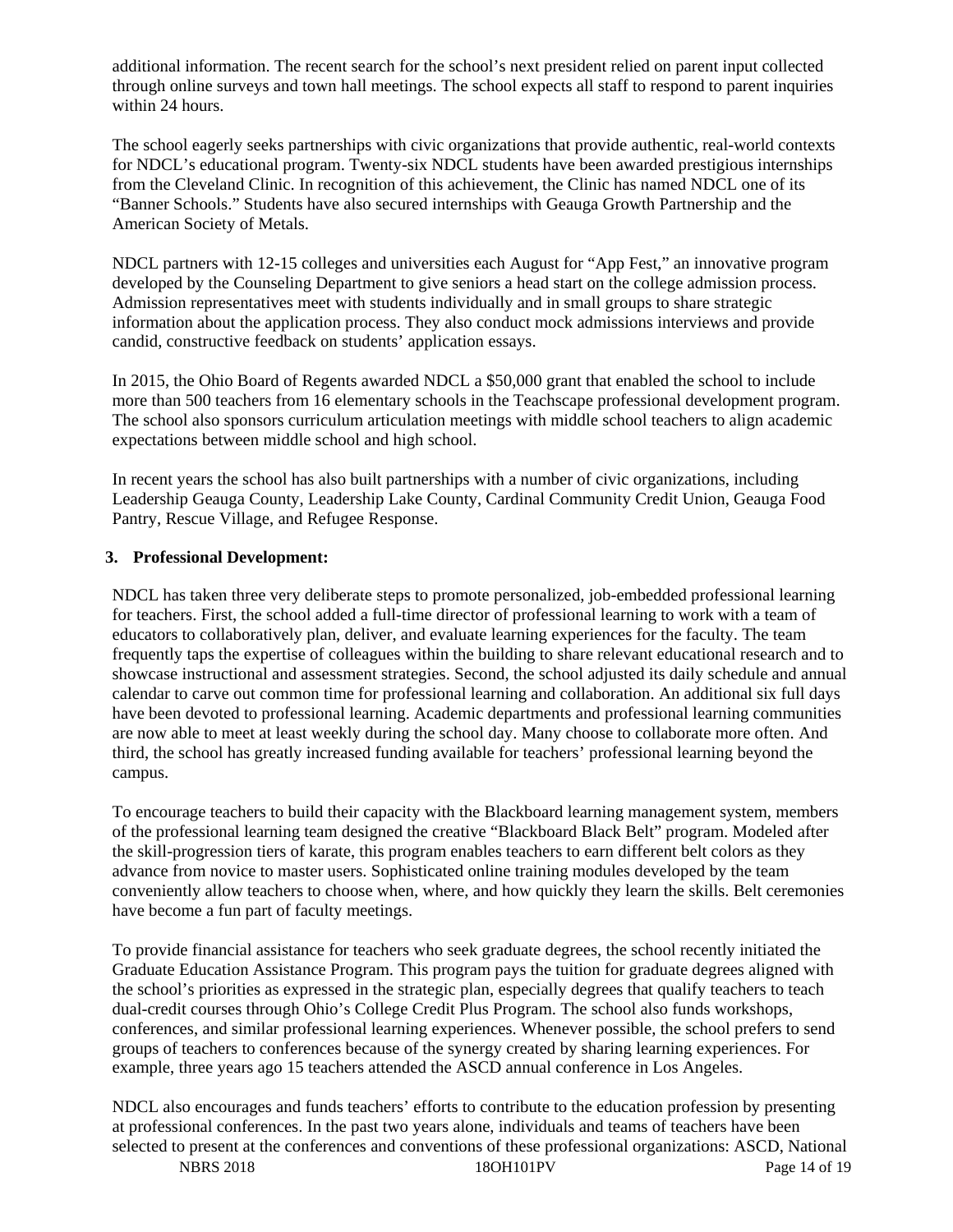Catholic Educational Association (NCEA), the National Conference for the Social Studies, the Ohio Council of Teachers of Language Arts, the Ohio Educational Library Media Association, and the Sisters of Notre Dame International Education Summit.

#### **4. School Leadership:**

Collaboration and clarity characterize the leadership model of Notre Dame-Cathedral Latin School. By actively engaging many talented persons and clearly specifying their leadership roles, the school successfully advances its mission to educate leaders who transform the world.

The Board of Directors develops and monitors progress on the strategic plan, sets policy, and maintains fiscal oversight of NDCL and Notre Dame Elementary School, which together serve 1,250 students from pre-kindergarten to grade 12. Board members include 25 highly talented women and men with demonstrated expertise in areas of board responsibility. The board meets quarterly. Much of the board's work, however, occurs between meetings in a well-developed system of committees that include board members and 15 other dedicated professionals.

Lines of responsibility and authority are clearly delineated in the Code of Regulations as well as in the job descriptions for each leadership role. Careful board member selection, focused orientation, and strong leadership from the chairperson insure that board members do not stray from their responsibilities and wander into operational matters.

As the chief executive officer of the school, the President's primary areas of responsibility include Catholic identity and mission, implementation of the educational vision and mission of the Sisters of Notre Dame, board leadership, strategic planning, fiscal management, alumni affairs, marketing and admissions, public representation, fundraising, and all advancement efforts.

The Principal is responsible for academic and student affairs, student services, athletics and other cocurriculars, admission and withdrawal decisions, campus ministry, technology, and faculty and staff. The Principal collaborates with assistant principals, directors, department chairpersons, and teachers to keep the school's daily operations focused on teaching and learning. A strong culture of careful planning and organization insures the effective use of time and other resources.

The hard work of board members, committee members, and the President complements and supports the Principal, assistant principals, directors, and teachers to concentrate on the school's core mission of education. One key indicator of the success of this approach is the tenure of senior leaders. The President completed 10 years of service before retiring this year, and the Principal is in his 12th year at the school.

Ultimately, the most important measure of the leadership model's success is achievement of the school's college-preparatory mission: Academic performance is at an all-time high, members of the Class of 2017 were accepted by 126 colleges and universities nationwide, and graduates earned nearly \$16 million in scholarships and grants.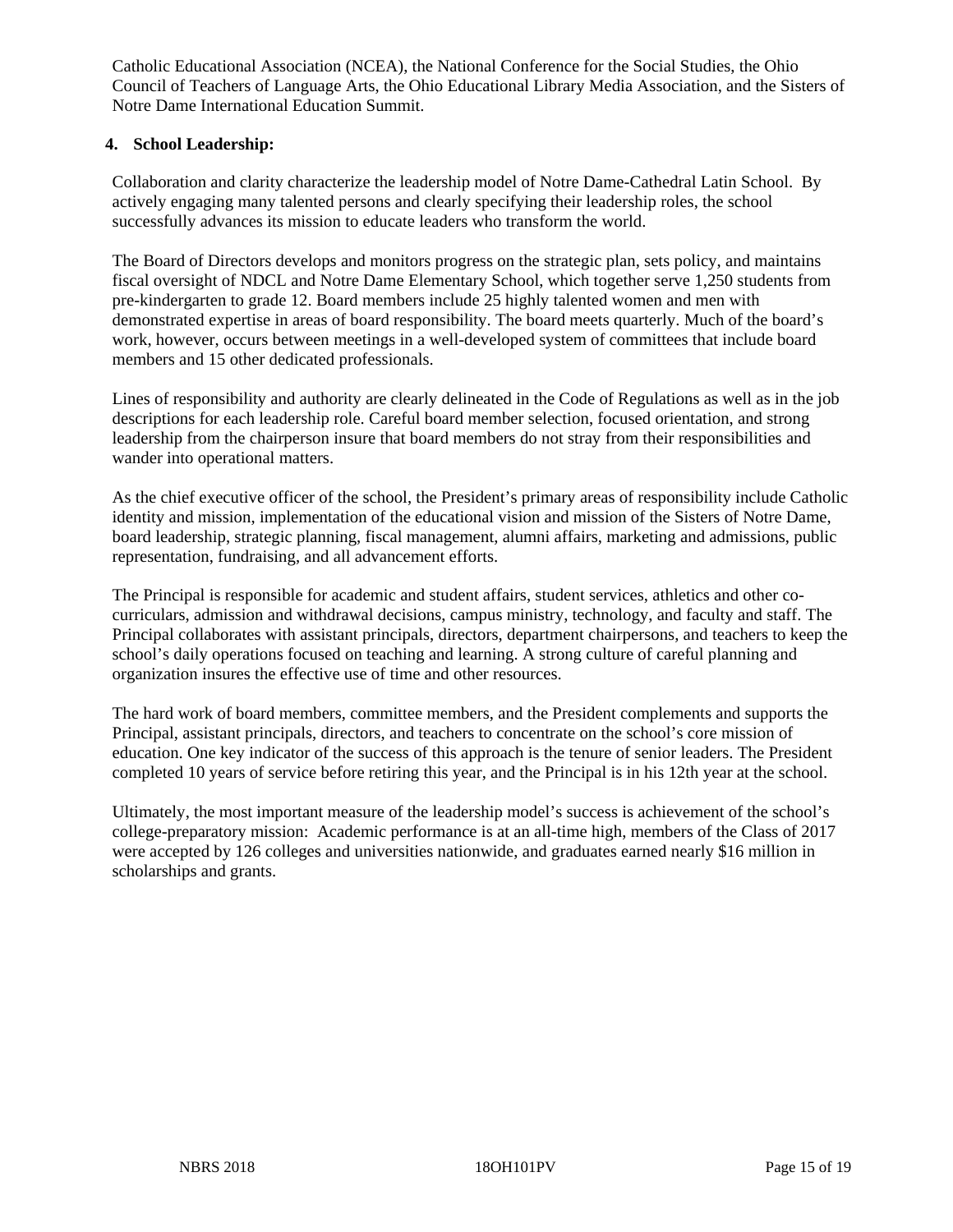# PART VI – STRATEGIES FOR ACADEMIC SUCCESS

A highly developed network of professional learning communities (PLCs) is the one practice that has been most instrumental to Notre Dame-Cathedral Latin's success. Our PLCs empower, challenge, and support teachers in their invaluable role as architects of each student's learning. Collectively, the PLCs have built a school culture of engagement, constructive critique, and innovation that has been the catalyst for student achievement gains.

Teachers of the same or similar subjects work together in PLCs characterized by collaboration, a focus on learning, and an orientation to results. Teachers and administrators revamped the daily schedule and the academic calendar to increase the time available for PLC teams to work together. Nearly every week in the school year includes dedicated PLC time. The school also devoted an additional six days on the school calendar for professional learning and collaboration.

Teachers use this precious time to design and revise curricula, especially in relation to the school's collegepreparatory mission. They create course "blueprints" to identify and correct gaps and overlaps in the educational program. They also tightly align curricula with state standards and college readiness benchmarks. After studying best practices of assessment design, they create appropriately challenging assessments of learning, which they then use to determine the degree to which students master the target content and skills. Poring over these assessment results, they make data-driven decisions about how to respond when students do not meet learning targets. In this effort, they continuously revisit and revise instructional strategies. Their shared aim is always the same: to insure that all students learn at high levels by building supports for learning and removing roadblocks to success.

The PLC strategy has fueled steady improvement in academic achievement, with students posting the highest ACT scores in school history in 2017. In recent years NDCL's mean ACT scores have increased 11% in English, 8% in Mathematics, 7% in Reading, and 6% in Science. These gains are 3-10 times the statewide increases in mean ACT scores for the same time period.

Given its college-preparatory mission, NDCL emphasizes students' achievement of the college readiness benchmarks of the ACT and the Ohio Board of Regents. Since the adoption of professional learning communities, student attainment of these benchmarks has significantly improved. The number of students achieving all four ACT benchmarks has increased 22%. The number reaching the Science benchmark has increased 26%, Mathematics 19%, Reading 8%, and English 5%.

These student performance gains validate and inspire the hard work of teachers in their professional learning communities. Most importantly, they reflect fulfillment of the school's mission to prepare students for success in college and life.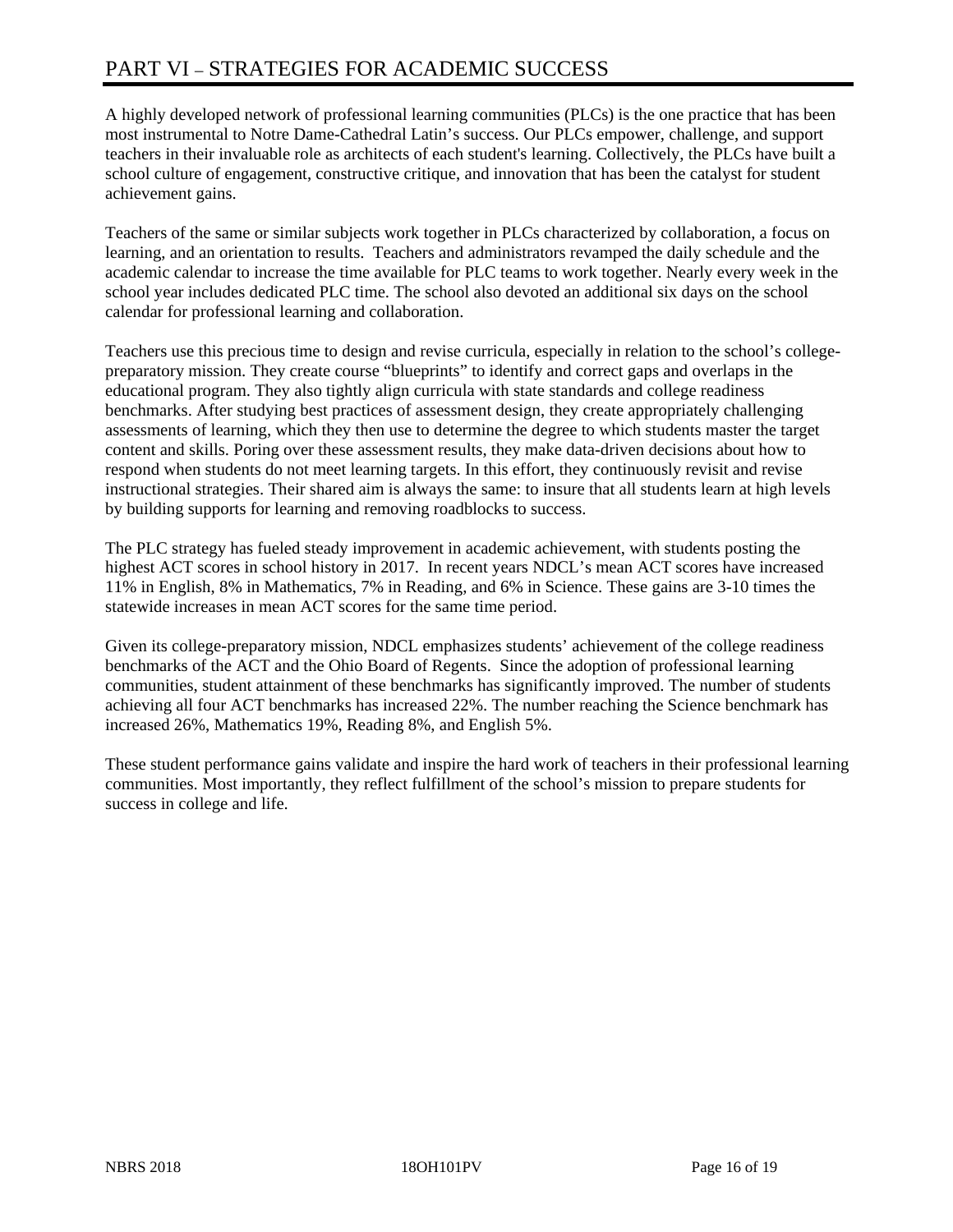## PART VII – NON-PUBLIC SCHOOL INFORMATION

1. Non-public school association(s): Catholic

Identify the religious or independent associations, if any, to which the school belongs. Select the primary association first.

| 2. | Does the school have nonprofit, tax-exempt $(501(c)(3))$ status?                                       | Yes X   | No. |
|----|--------------------------------------------------------------------------------------------------------|---------|-----|
| 3. | What is the educational cost per student?<br>(School budget divided by enrollment)                     | \$12200 |     |
| 4. | What is the average financial aid per student?                                                         | \$3900  |     |
| 5. | What percentage of the annual budget is devoted to<br>scholarship assistance and/or tuition reduction? | 20%     |     |
| 6. | What percentage of the student body receives<br>scholarship assistance, including tuition reduction?   | 51%     |     |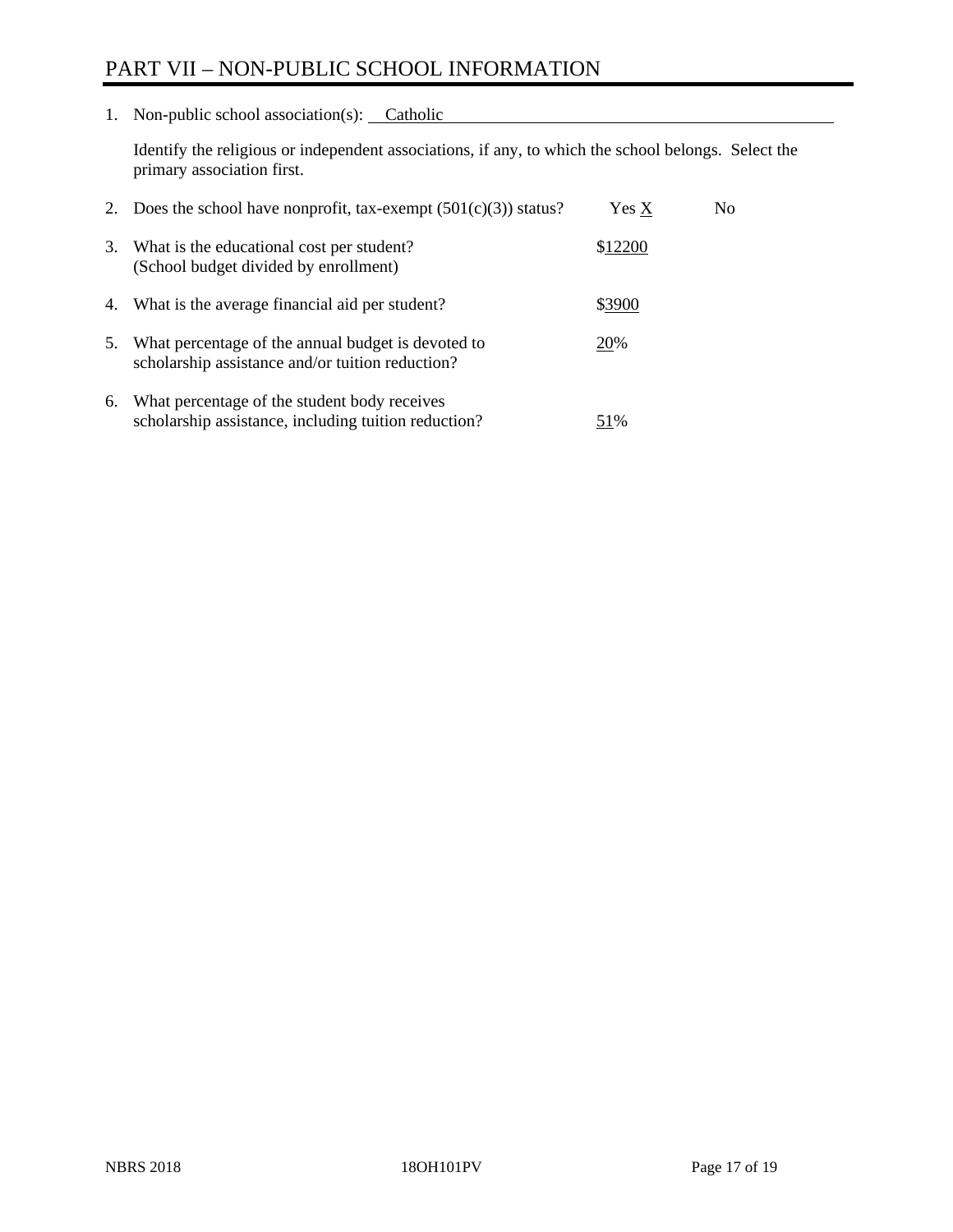## PART VIII – ASSESSMENT RESULTS FOR NORM-REFERENCED TESTS

#### **REFERENCED BY NATIONAL NORMS**

**Subject:** Math **Test:** ACT Mathematics **Grade:** 12 **Edition/Publication Year:** 2017 **Publisher:** <u>ACT</u> **Scores are reported here** *COL* 

**as:** Scaled scores

| School Year                                | 2016-2017 |
|--------------------------------------------|-----------|
| Testing month                              | Jun       |
| <b>SCHOOL SCORES</b>                       |           |
| <b>Average Score</b>                       | 25        |
| Number of students tested                  | 153       |
| Percent of total students tested           | 95        |
| Number of students alternatively assessed  | $\theta$  |
| Percent of students alternatively assessed | $\Omega$  |
| <b>SUBGROUP SCORES</b>                     |           |
| 1. Other 1                                 |           |
| <b>Average Score</b>                       |           |
| Number of students tested                  |           |
| 2. Other 2                                 |           |
| <b>Average Score</b>                       |           |
| Number of students tested                  |           |
| 3. Other 3                                 |           |
| <b>Average Score</b>                       |           |
| Number of students tested                  |           |

**NOTES:**